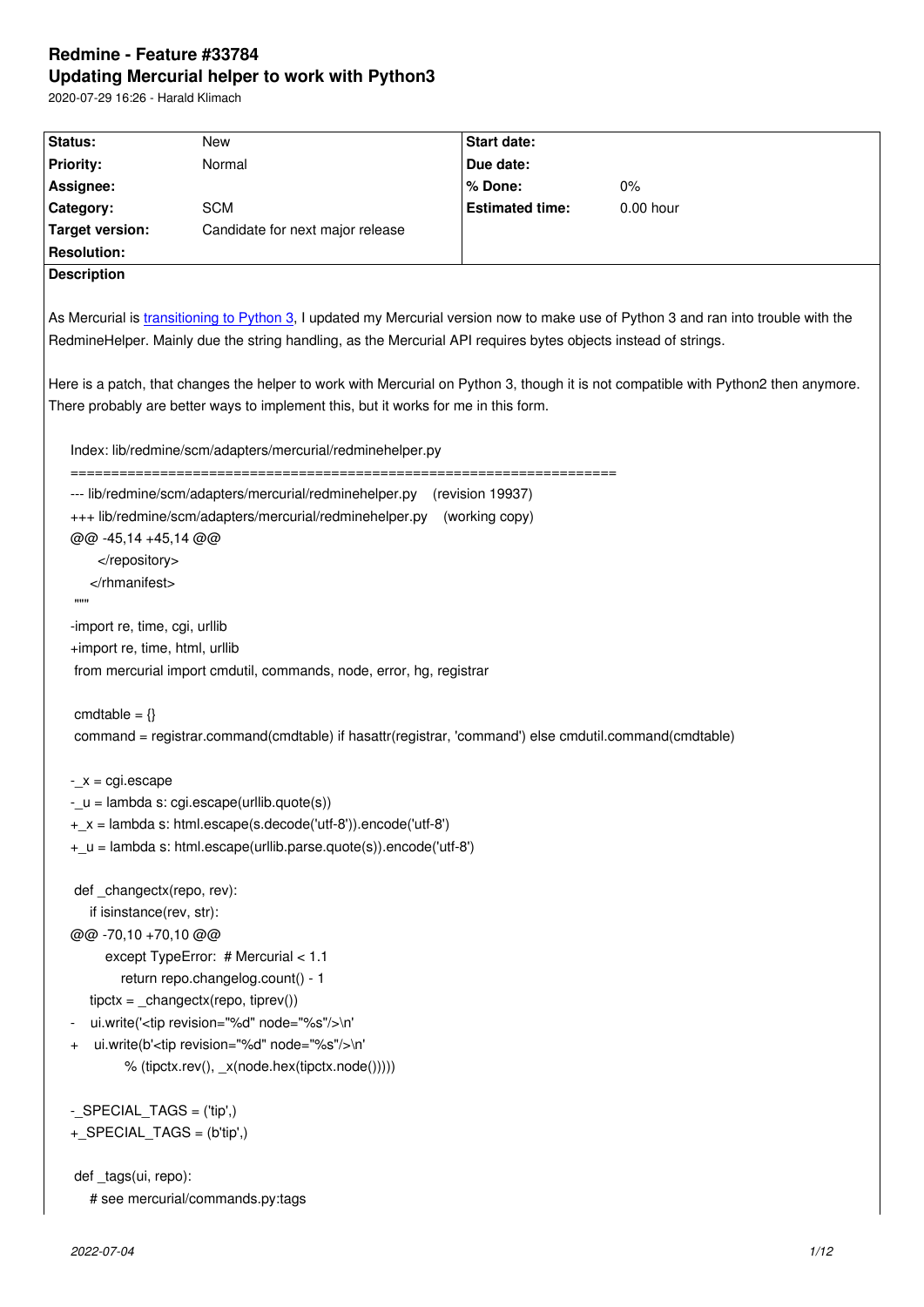```
@@ -84,7 +84,7 @@
        r = repo.changelog.rev(n)
      except error.LookupError:
         continue
     ui.write('<tag revision="%d" node="%s" name="%s"/>\n'
+ ui.write(b'<tag revision="%d" node="%s" name="%s"/>\n'
           % (r, x(node.hex(n)), x(t)))
def branches(ui, repo):
@@ -104,66 +104,67 @@
         return repo.branchheads(branch)
    def lookup(rev, n):
      try:
        return repo.lookup(rev)
+ return repo.lookup(str(rev).encode('utf-8'))
      except RuntimeError:
         return n
    for t, n, r in sorted(iterbranches(), key=lambda e: e[2], reverse=True):
      if lookup(r, n) in branchheads(t):
        ui.write('<branch revision="%d" node="%s" name="%s"/>\n'
+ ui.write(b'<branch revision="%d" node="%s" name="%s"/>\n'
              % (r, x(node.hex(n)), x(t)) def _manifest(ui, repo, path, rev):
    ctx = _changectx(repo, rev)
- ui.write('<manifest revision="%d" path="%s">\n'
  ui.write(b'<manifest revision="%d" path="%s">\n'
        % (ctx.rev(), u(path))known = set()pathprefix = (path.rstrip('') + '').lstrip('/')
+ pathprefix = (path.decode('utf-8').rstrip('/') + '/').lstrip('/')
    for f, n in sorted(ctx.manifest().iteritems(), key=lambda e: e[0]):
     if not f.startswith(pathprefix):
+ fstr = f.decode('utf-8')
+ if not fstr.startswith(pathprefix):
         continue
     name = re.sub(r/.*, ', f[len(pathprefix).])+ name = re.sub(r'/.*', '/', fstr[len(pathprefix):])
      if name in known:
         continue
      known.add(name)
      if name.endswith('/'):
        ui.write('<dir name="%s"/>\n'
              % _x(urllib.quote(name[:-1])))
+ ui.write(b'<dir name="%s"/>\n'
+ % _x(urllib.parse.quote(name[:-1]).encode('utf-8')))
      else:
        fctx = \text{repo.filectx}(f, \text{fileid} = n)tm, tzoffset = fctx.data()ui.write('<file name="%s" revision="%d" node="%s" '
              'time="%d" size="%d"/>\n'
```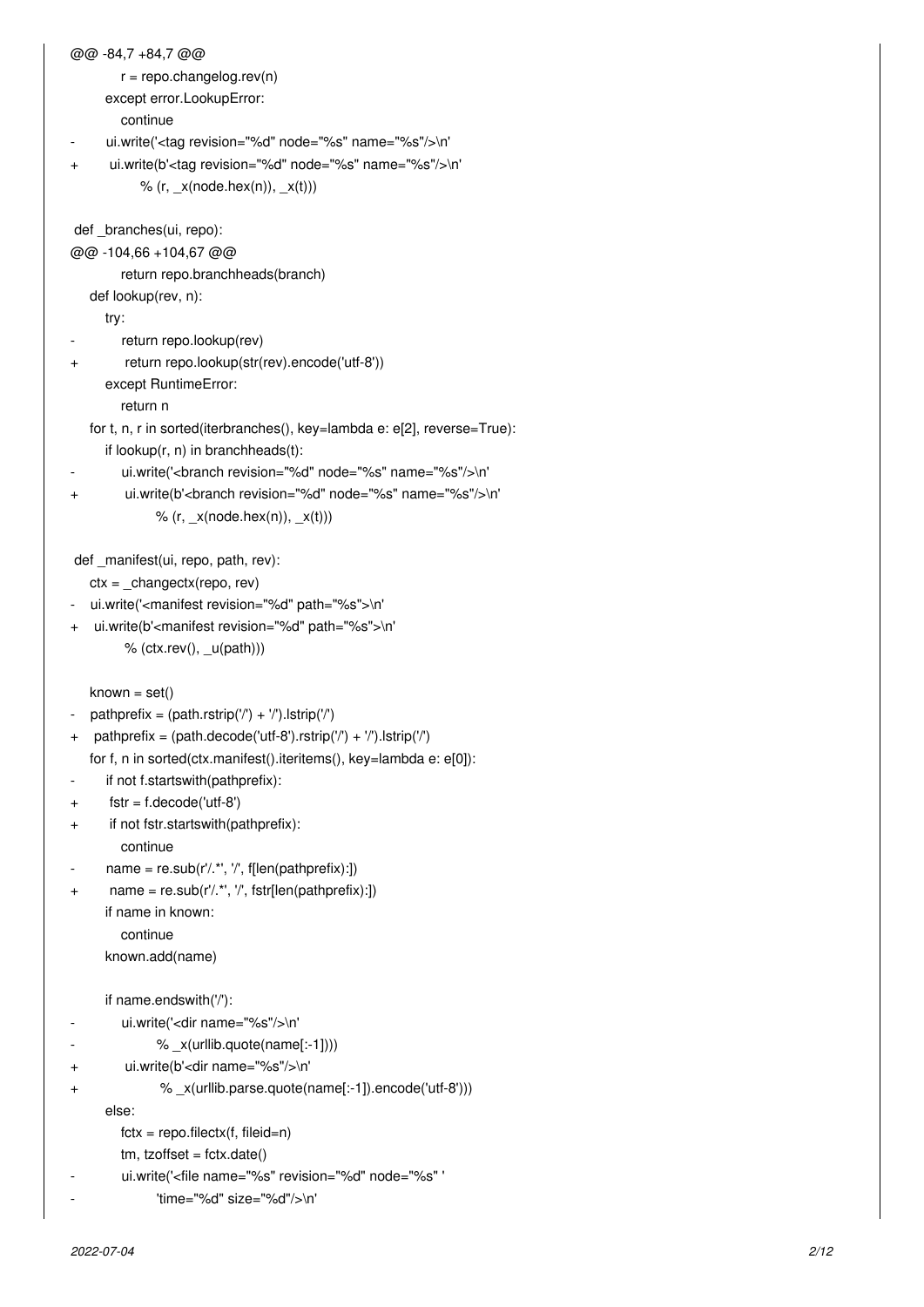ui.write(b'<file name="%s" revision="%d" node="%s" '

b'time="%d" size="%d"/>\n'

```
 % (_u(name), fctx.rev(), _x(node.hex(fctx.node())),
   tm, fctx.size(), ))
```
- ui.write('</manifest>\n')
- ui.write(b'</manifest>\n')

-@command('rhannotate',

- [('r', 'rev', ", 'revision'),
- ('u', 'user', None, 'list the author (long with -v)'),
- ('n', 'number', None, 'list the revision number (default)'),
- ('c', 'changeset', None, 'list the changeset'),

+@command(b'rhannotate',

- + [(b'r', b'rev', b'', b'revision'),
- + (b'u', b'user', None, b'list the author (long with -v)'),
- + (b'n', b'number', None, b'list the revision number (default)'),
- + (b'c', b'changeset', None, b'list the changeset'),
	- ],
- 'hg rhannotate [-r REV] [-u] [-n] [-c] FILE...')
- + b'hg rhannotate [-r REV] [-u] [-n] [-c] FILE...')
- def rhannotate(ui, repo, \*pats, \*\*opts):
- rev = urllib.unquote\_plus(opts.pop('rev', None))
- rev = urllib.parse.unquote\_plus(opts.pop('rev', None)) opts['rev'] = rev
- return commands.annotate(ui, repo, \*map(urllib.unquote\_plus, pats), \*\*opts)
- + return commands.annotate(ui, repo, \*map(urllib.parse.unquote\_plus, pats), \*\*opts)

```
-@command('rhcat',
```
- [('r', 'rev', ", 'revision')],
- 'hg rhcat ([-r REV] ...) FILE...')
- +@command(b'rhcat',
- + [(b'r', b'rev', b'', b'revision')],
- + b'hg rhcat ([-r REV] ...) FILE...')

def rhcat(ui, repo, file1, \*pats, \*\*opts):

- rev = urllib.unquote\_plus(opts.pop('rev', None))
- + rev = urllib.parse.unquote\_plus(opts.pop('rev', None))
- opts['rev'] = rev
- return commands.cat(ui, repo, urllib.unquote\_plus(file1), \*map(urllib.unquote\_plus, pats), \*\*opts)
- + return commands.cat(ui, repo, urllib.parse.unquote plus(file1), \*map(urllib.parse.unquote plus, pats), \*\*opts)

```
-@command('rhdiff',
```
- [('r', 'rev', [], 'revision'),
- ('c', 'change', '', 'change made by revision')],
- 'hg rhdiff ([-c REV] | [-r REV] ...) [FILE]...')
- +@command(b'rhdiff',
- + [(b'r', b'rev', [], b'revision'),
- + (b'c', b'change', b'', b'change made by revision')],

```
b'hg rhdiff ([-c REV] | [-r REV] ...) [FILE]...')
```

```
 def rhdiff(ui, repo, *pats, **opts):
```

```
 """diff repository (or selected files)"""
```

```
 change = opts.pop('change', None)
```

```
@@ -171,34 +172,34 @@
```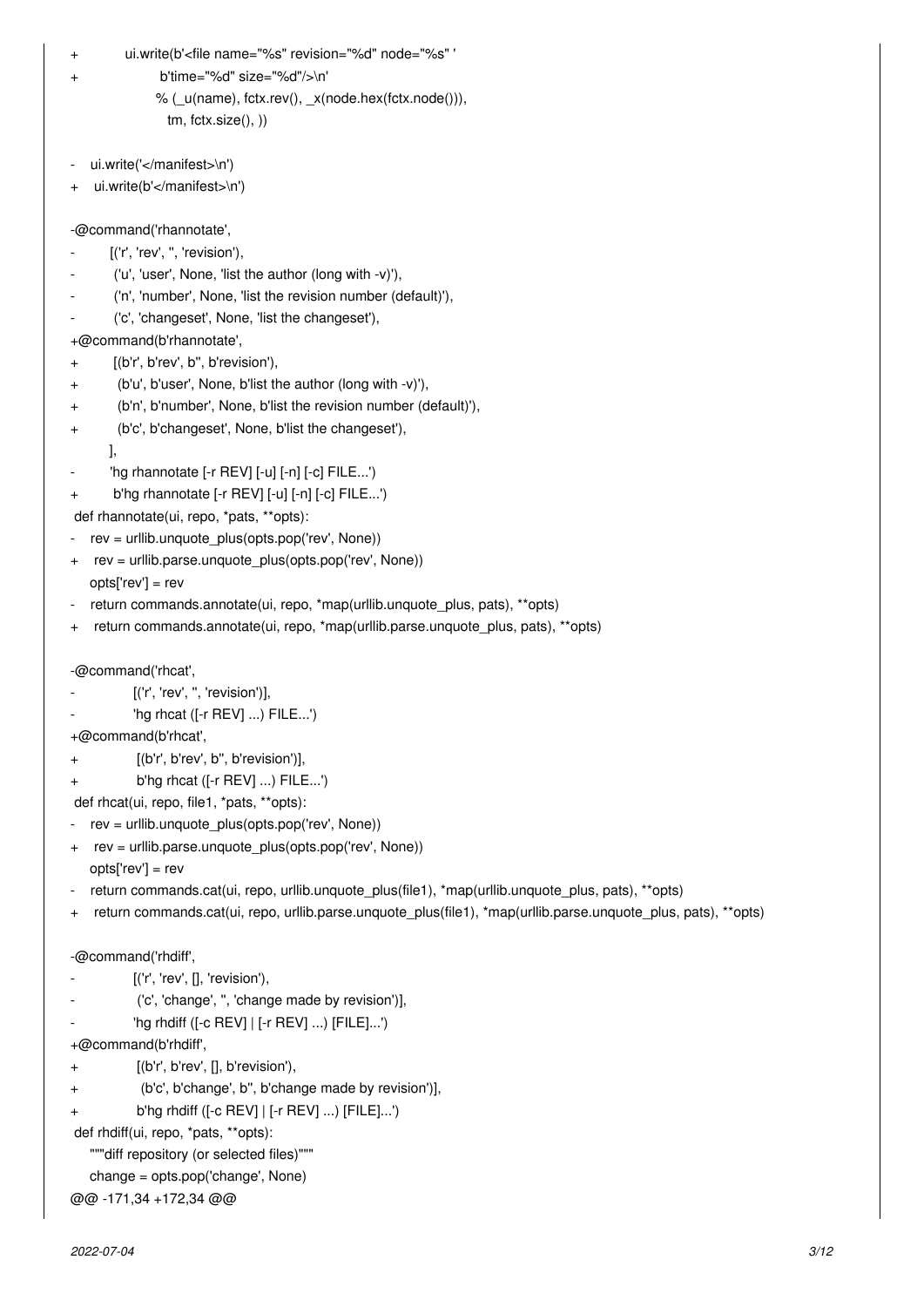```
base = _{\text{c}}changectx(repo, change).parents()[0].rev()
```
opts['rev'] = [str(base), change]

opts['nodates'] = True

- return commands.diff(ui, repo, \*map(urllib.unquote\_plus, pats), \*\*opts)
- + return commands.diff(ui, repo, \*map(urllib.parse.unquote\_plus, pats), \*\*opts)

-@command('rhlog',

+@command(b'rhlog',

|           | ('r', 'rev', [], 'show the specified revision'),             |
|-----------|--------------------------------------------------------------|
|           | $(b', 'branch', []$ ,                                        |
|           | 'show changesets within the given named branch'),            |
|           | ('I', 'limit', '',                                           |
|           | 'limit number of changes displayed'),                        |
|           | ('d', 'date', ",                                             |
|           | 'show revisions matching date spec'),                        |
|           | ('u', 'user', [],                                            |
|           | 'revisions committed by user'),                              |
|           | (", 'from', ",                                               |
|           | "),                                                          |
|           | (", 'to', ",                                                 |
|           | "),                                                          |
|           | (", 'rhbranch', ",                                           |
|           | "),                                                          |
|           | (", 'template', ",                                           |
|           | 'display with template')],                                   |
|           | 'hg rhlog [OPTION] [FILE]')                                  |
| +         | (b'r', b'rev', [], b'show the specified revision'),          |
| +         | (b'b', b'branch', [],                                        |
| $\pmb{+}$ | b'show changesets within the given named branch'),           |
| +         | (b'l', b'limit', b",                                         |
| +         | b'limit number of changes displayed'),                       |
| +         | (b'd', b'date', b",                                          |
| +         | b'show revisions matching date spec'),                       |
| +         | (b'u', b'user', [],                                          |
| +         | b'revisions committed by user'),                             |
| +         | (b", b'from', b",                                            |
| +         | b"),                                                         |
| +         | (b", b'to', b",                                              |
| +         | b"),                                                         |
| $\pmb{+}$ | (b", b'rhbranch', b",                                        |
| +         | b"),                                                         |
| $\pmb{+}$ | (b", b'template', b",                                        |
| +         | b'display with template')],                                  |
| +         | b'hg rhlog [OPTION] [FILE]')                                 |
|           | def rhlog(ui, repo, *pats, **opts):                          |
|           | = opts.pop('rev')<br>rev                                     |
|           | = opts.pop('branch')<br>bra0                                 |
|           | from_rev = urllib.unquote_plus(opts.pop('from', None))       |
|           | $to$ rev = urllib.unquote_plus(opts.pop('to', None))         |
|           | = urllib.unquote_plus(opts.pop('rhbranch', None))<br>bra     |
| $\pmb{+}$ | from_rev = urllib.parse.unquote_plus(opts.pop('from', None)) |
| $\pmb{+}$ | $to_{rev}$ = urllib.parse.unquote_plus(opts.pop('to', None)) |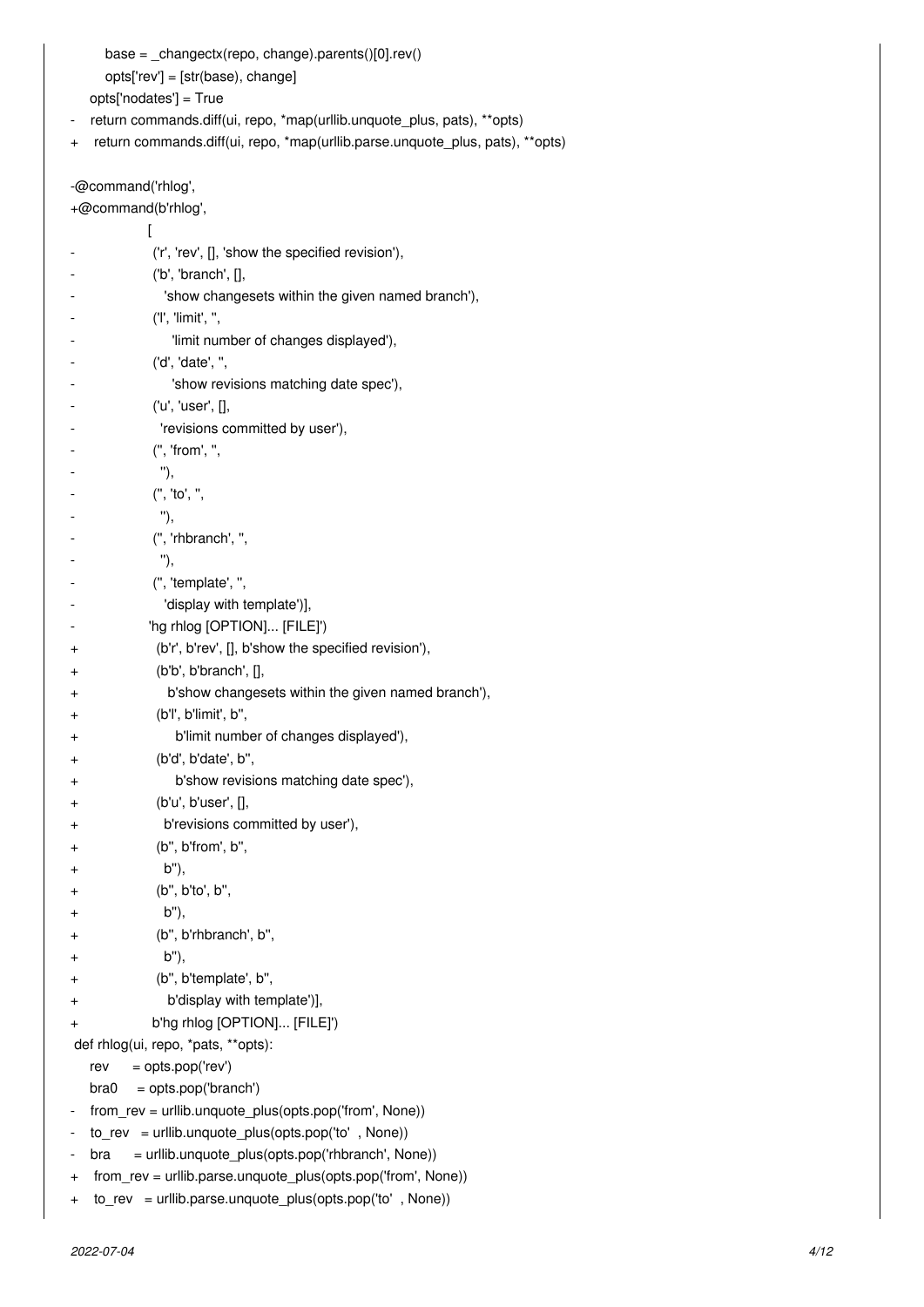```
bra = urllib.parse.unquote plus(opts.pop('rbbranch', None))from_rev = from_rev.replace("", \sqrt{''})
   to\_rev = to\_rev.replace("", "\"')if hg.util.version() >= '1.6':
@@ -206,28 +207,30 @@
    else:
    opts['rev'] = [%s:%s' % (from_rev, to_rev)]
    opts['branch'] = [bra]
   return commands.log(ui, repo, *map(urllib.unquote_plus, pats), **opts)
+ return commands.log(ui, repo, *map(urllib.parse.unquote_plus, pats), **opts)
-@command('rhmanifest',
            [('r', 'rev', ", 'show the specified revision')],
            'hg rhmanifest [-r REV] [PATH]')
-def rhmanifest(ui, repo, path=", **opts):
+@command(b'rhmanifest',
+ [(b'r', b'rev', b'', b'show the specified revision')],
+ b'hg rhmanifest [-r REV] [PATH]')
+def rhmanifest(ui, repo, path=b'', **opts):
    """output the sub-manifest of the specified directory""" 
- ui.write('<?xml version="1.0"?>\n')
- ui.write('<rhmanifest>\n')
   ui.write('<repository root="%s">\n' % u(repo.root))
+ ui.write(b'<?xml version="1.0"?>\n')
+ ui.write(b'<rhmanifest>\n')
+ ui.write(b'<repository root="%s">\n' % u(repo.root))
    try:
- manifest(ui, repo, urllib.unquote plus(path), urllib.unquote plus(opts.get('rev')))
+ _manifest(ui, repo,
+ urllib.parse.unquote_plus(path.decode('utf-8')).encode('utf-8'),
+ urllib.parse.unquote_plus(opts.get('rev').decode('utf-8')).encode('utf-8'))
    finally:
     ui.write('</repository>\n')
     ui.write('</rhmanifest>\n')
+ ui.write(b'</repository>\n')
+ ui.write(b'</rhmanifest>\n')
-@command('rhsummary',[], 'hg rhsummary')
+@command(b'rhsummary', [], b'hg rhsummary')
 def rhsummary(ui, repo, **opts):
    """output the summary of the repository""" 
   ui.write('<?xml version="1.0"?>\n')
- ui.write('<rhsummary>\n')
   ui.write('<repository root="%s">\n' % _u(repo.root))
+ ui.write(b'<?xml version="1.0"?>\n')
+ ui.write(b'<rhsummary>\n')
+ ui.write(b'<repository root="%s">\n' % u(repo.root))
    try:
      _tip(ui, repo)
      _tags(ui, repo)
@@ -234,6 +237,6 @@
      _branches(ui, repo)
      # TODO: bookmarks in core (Mercurial>=1.8)
```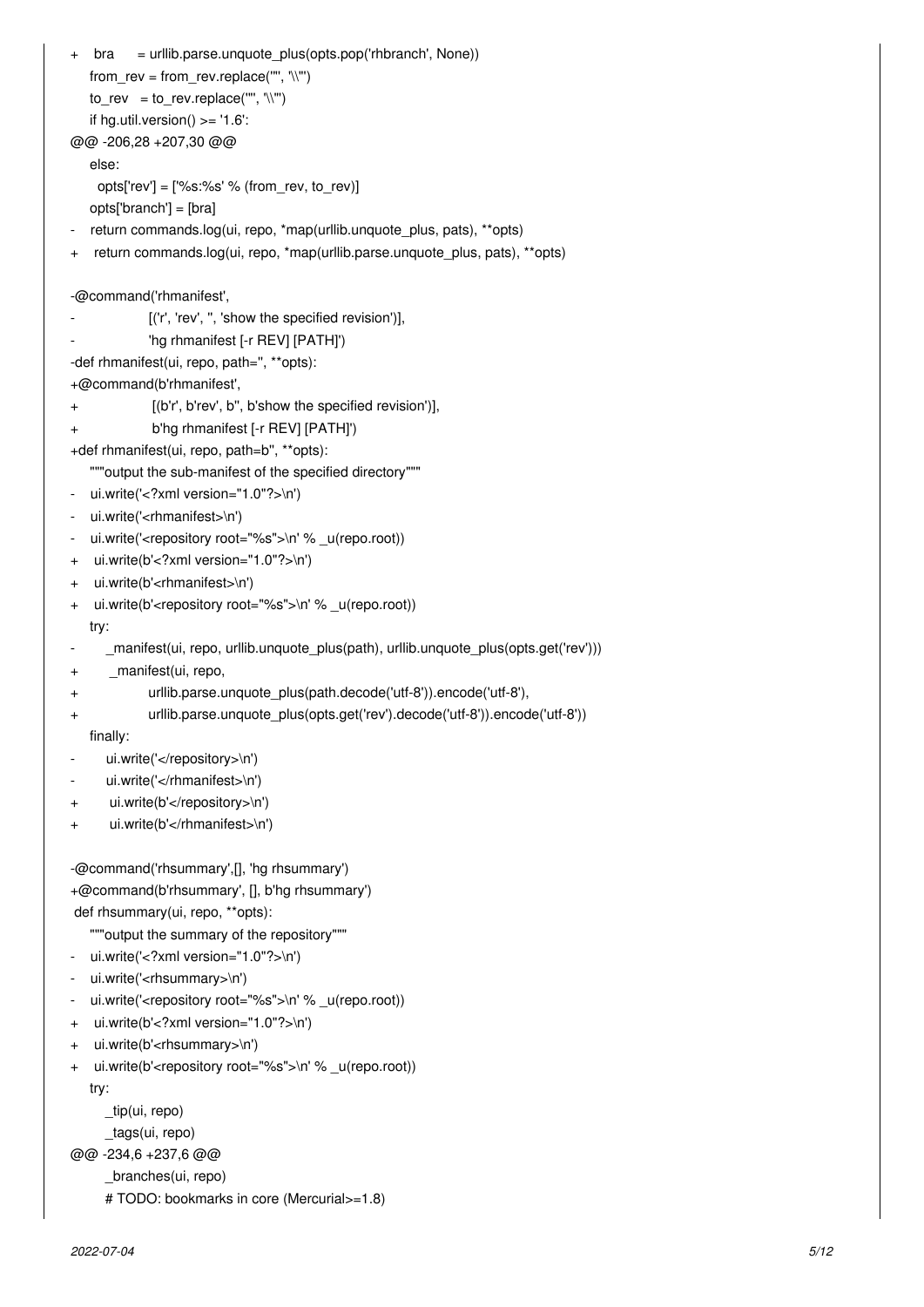- $u$ .write $(\vee)$ iepository $\vee$ ir)
- ui.write('</rhsummary>\n')
- + ui.write(b'</repository>\n')
- + ui.write(b'</rhsummary>\n')

It would be great, if Redmine could support Mercurial on Python 3. Maybe the mercurial.pycompat module could be of help to create a patch that does not break backwards compatibility.

#### **History**

# **#1 - 2020-07-31 16:52 - Harald Klimach**

The patch above does not work properly for everything (file views and diffs of files), so I had to revise it a little bit. Still this changed version only supports Mercurial on Python 3:

```
Index: lib/redmine/scm/adapters/mercurial/redminehelper.py
===================================================================
--- lib/redmine/scm/adapters/mercurial/redminehelper.py (revision 19937)
+++ lib/redmine/scm/adapters/mercurial/redminehelper.py (working copy)
@@ -45,17 +45,20 @@
     </repository>
    </rhmanifest>
 """ 
-import re, time, cgi, urllib
+import re, time, html, urllib
 from mercurial import cmdutil, commands, node, error, hg, registrar
cmdtable = \{\}command = registrar.command(cmdtable) if hasattr(registrar, 'command') else cmdutil.command(cmdtable)
-_x = cgi.escape
-_u = lambda s: cgi.escape(urllib.quote(s))
+_x = lambda s: html.escape(s.decode('utf-8')).encode('utf-8')
+_u = lambda s: html.escape(urllib.parse.quote(s)).encode('utf-8')
+def unquoteplus(*args, **kwargs):
+ return urllib.parse.unquote_to_bytes(*args, **kwargs).replace(b'+', b' ')
+
 def _changectx(repo, rev):
  if isinstance(rev, str):
+ if isinstance(rev, bytes):
     rev = repo.lookup(rev)
   if hasattr(repo, 'changectx'):
      return repo.changectx(rev)
@@ -70,10 +73,10 @@
      except TypeError: # Mercurial < 1.1
        return repo.changelog.count() - 1
   tipctx = _changectx(repo, tiprev())
  ui.write('<tip revision="%d" node="%s"/>\n'
+ ui.write(b'<tip revision="%d" node="%s"/>\n'
```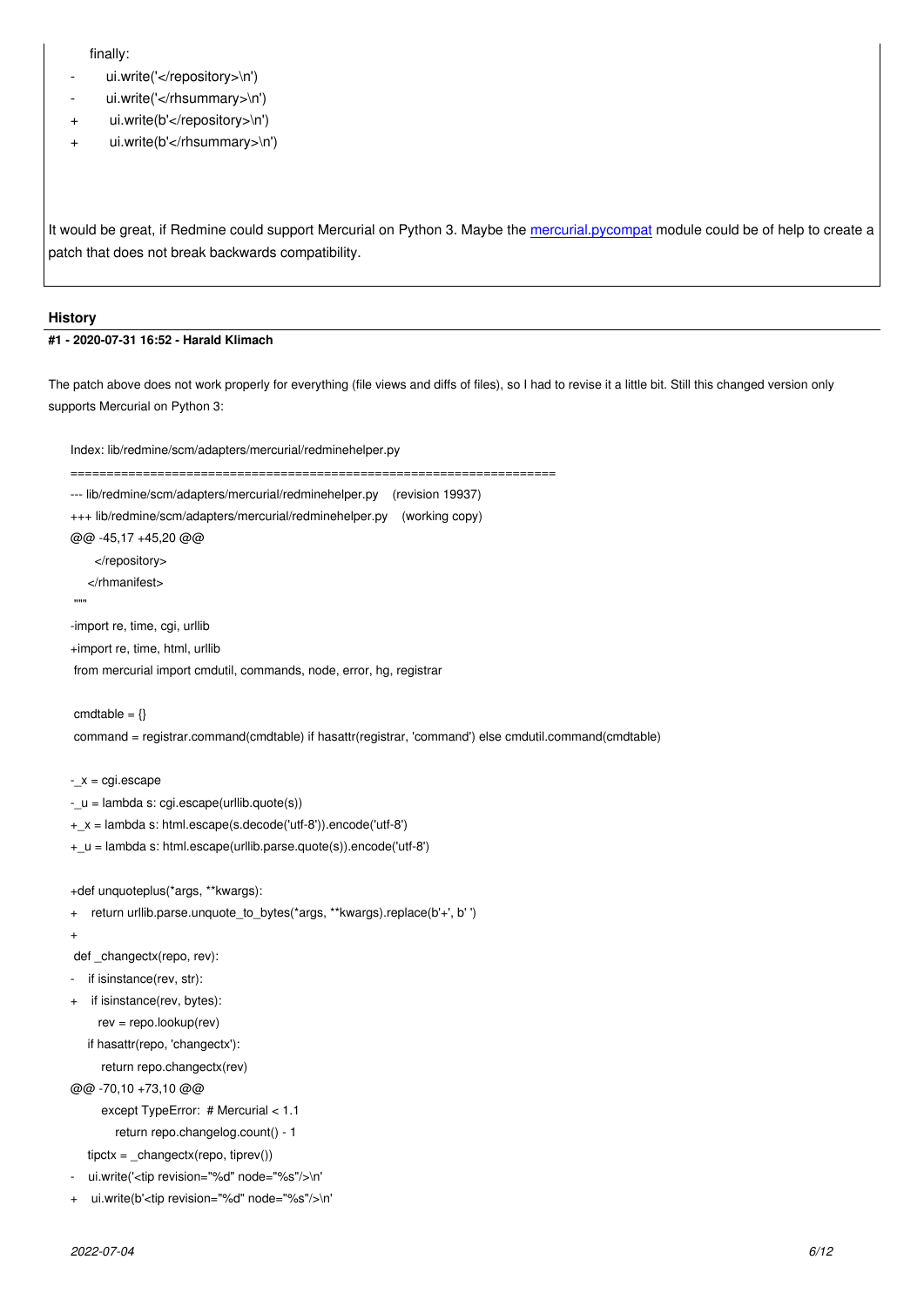```
- SPECIAL TAGS = ('tip',)
+_SPECIAL_TAGS = (b'tip',)
 def _tags(ui, repo):
    # see mercurial/commands.py:tags
@@ -84,7 +87,7 @@
        r = repo.changelog.rev(n)
      except error.LookupError:
         continue
      ui.write('<tag revision="%d" node="%s" name="%s"/>\n'
      ui.write(b'<tag revision="%d" node="%s" name="%s"/>\n'
           % (r, x(node.hex(n)), x(t))def branches(ui, repo):
@@ -104,130 +107,140 @@
         return repo.branchheads(branch)
    def lookup(rev, n):
      try:
        return repo.lookup(rev)
+ return repo.lookup(str(rev).encode('utf-8'))
       except RuntimeError:
         return n
    for t, n, r in sorted(iterbranches(), key=lambda e: e[2], reverse=True):
      if lookup(r, n) in branchheads(t):
        ui.write('<branch revision="%d" node="%s" name="%s"/>\n'
        ui.write(b'<branch revision="%d" node="%s" name="%s"/>\n'
              % (r, x(node.hex(n)), x(t)) def _manifest(ui, repo, path, rev):
    ctx = _changectx(repo, rev)
   ui.write('<manifest revision="%d" path="%s">\n'
+ ui.write(b'<manifest revision="%d" path="%s">\n'
         % (ctx.rev(), u(path)))
   known = set()pathprefix = (path.rstrip('') + '').lstrip('/')
+ pathprefix = (path.decode('utf-8').rstrip('/') + '/').lstrip('/')
    for f, n in sorted(ctx.manifest().iteritems(), key=lambda e: e[0]):
      if not f.startswith(pathprefix):
      fstr = f.decode('utf-8')+ if not fstr.startswith(pathprefix):
         continue
      name = re.sub(r'/.*', '', '[len(pathprefix):])+ name = re.sub(r'/.*', '/', fstr[len(pathprefix):])
      if name in known:
         continue
      known.add(name)
      if name.endswith('/'):
        ui.write('<dir name="%s"/>\n'
```

```
% _x(urllib.quote(name[:-1])))
```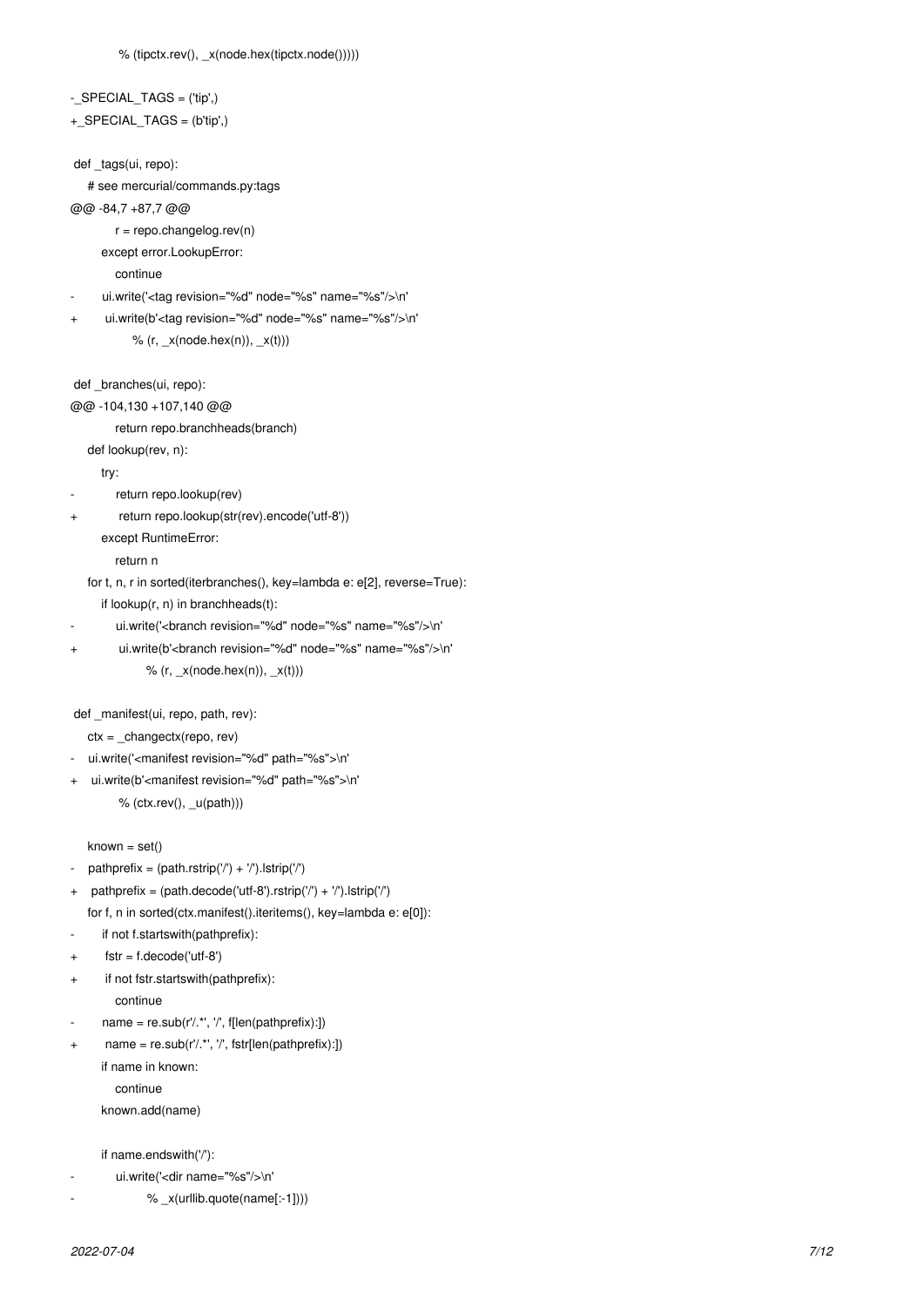- + ui.write(b'<dir name="%s"/>\n'
- + % \_x(urllib.parse.quote(name[:-1]).encode('utf-8')))

else:

- $fctx = repo.filectx(f, fileid = n)$
- $tm, tzoffset = fctx.data()$
- ui.write('<file name="%s" revision="%d" node="%s" '
- 'time="%d" size="%d"/>\n'
- + ui.write(b'<file name="%s" revision="%d" node="%s" '
- b'time="%d" size="%d"/>\n'
	- % (\_u(name), fctx.rev(), \_x(node.hex(fctx.node())),
		- tm, fctx.size(), ))
- ui.write('</manifest>\n')
- + ui.write(b'</manifest>\n')
- -@command('rhannotate',
- [('r', 'rev', ", 'revision'),
- ('u', 'user', None, 'list the author (long with -v)'),
- ('n', 'number', None, 'list the revision number (default)'),
- ('c', 'changeset', None, 'list the changeset'),
- +@command(b'rhannotate',
- + [(b'r', b'rev', b'', b'revision'),
- (b'u', b'user', None, b'list the author (long with -v)'),
- (b'n', b'number', None, b'list the revision number (default)'),
- (b'c', b'changeset', None, b'list the changeset'),
	- ],
- 'hg rhannotate [-r REV] [-u] [-n] [-c] FILE...')
- + b'hg rhannotate [-r REV] [-u] [-n] [-c] FILE...')

def rhannotate(ui, repo, \*pats, \*\*opts):

- rev = urllib.unquote\_plus(opts.pop('rev', None))
- + rev = unquoteplus(opts.pop('rev', b''))
	- opts['rev'] = rev
- return commands.annotate(ui, repo, \*map(urllib.unquote\_plus, pats), \*\*opts)
- + return commands.annotate(ui, repo, \*map(unquoteplus, pats), \*\*opts)

-@command('rhcat',

- [('r', 'rev', ", 'revision')],
- 'hg rhcat ([-r REV] ...) FILE...')

+@command(b'rhcat',

- + [(b'r', b'rev', b'', b'revision')],
- + b'hg rhcat ([-r REV] ...) FILE...')

def rhcat(ui, repo, file1, \*pats, \*\*opts):

- rev = urllib.unquote\_plus(opts.pop('rev', None))
- + rev = unquoteplus(opts.pop('rev', b'')) opts['rev'] = rev
- return commands.cat(ui, repo, urllib.unquote\_plus(file1), \*map(urllib.unquote\_plus, pats), \*\*opts)
- + return commands.cat(ui, repo, unquoteplus(file1), \*map(unquoteplus, pats), \*\*opts)

-@command('rhdiff',

- [('r', 'rev', [], 'revision'),
- ('c', 'change', '', 'change made by revision')],
- 'hg rhdiff ([-c REV] | [-r REV] ...) [FILE]...')

+@command(b'rhdiff',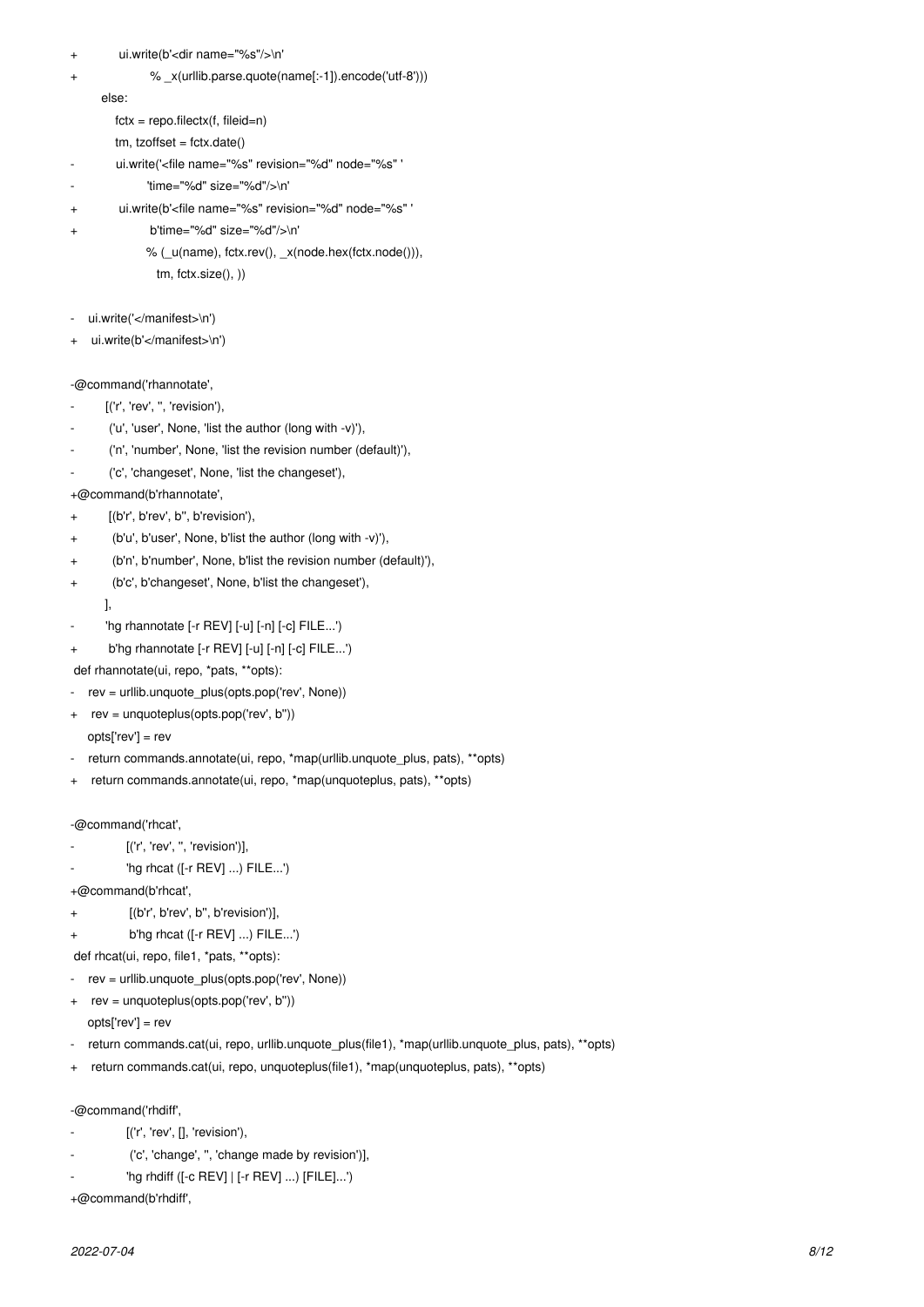- + [(b'r', b'rev', [], b'revision'),
- + (b'c', b'change', b'', b'change made by revision')],
- + b'hg rhdiff ([-c REV] | [-r REV] ...) [FILE]...')

def rhdiff(ui, repo, \*pats, \*\*opts):

"""diff repository (or selected files)"""

change = opts.pop('change', None)

- if change: # add -c option for Mercurial<1.1
- base = \_changectx(repo, change).parents()[0].rev()
- opts['rev'] = [str(base), change]
- + opts['rev'] = [base, change]

opts['nodates'] = True

- return commands.diff(ui, repo, \*map(urllib.unquote\_plus, pats), \*\*opts)
- + return commands.diff(ui, repo, \*map(unquoteplus, pats), \*\*opts)

-@command('rhlog',

| +@command(b'rhlog', |                                                     |
|---------------------|-----------------------------------------------------|
|                     | I                                                   |
|                     | ('r', 'rev', [], 'show the specified revision'),    |
|                     | (b', 'branch', []                                   |
|                     | 'show changesets within the given named branch'),   |
|                     | ('I', 'limit', ",                                   |
|                     | 'limit number of changes displayed'),               |
|                     | ('d', 'date', '',                                   |
|                     | 'show revisions matching date spec'),               |
|                     | ('u', 'user', [],                                   |
|                     | 'revisions committed by user'),                     |
|                     | (", 'from', ",                                      |
|                     | "),                                                 |
|                     | (", 'to', ",                                        |
|                     | "),                                                 |
|                     | (", 'rhbranch', ",                                  |
|                     | "),                                                 |
|                     | (", 'template', ",                                  |
|                     | 'display with template')],                          |
|                     | 'hg rhlog [OPTION] [FILE]')                         |
| $\pm$               | (b'r', b'rev', [], b'show the specified revision'), |
| $\pm$               | (b'b', b'branch', []                                |
| $\pm$               | b'show changesets within the given named branch'),  |
| +                   | (b'l', b'limit', b",                                |
| ÷                   | b'limit number of changes displayed'),              |
| +                   | (b'd', b'date', b'',                                |
| +                   | b'show revisions matching date spec'),              |
| ÷                   | (b'u', b'user', [],                                 |
| +                   | b'revisions committed by user'),                    |
| $\pm$               | (b", b'from', b",                                   |
| $\,^+$              | b"),                                                |
| +                   | (b", b'to', b",                                     |
| +                   | b"),                                                |
| +                   | (b", b'rhbranch', b",                               |
| +                   | b"),                                                |
| +                   | (b", b'template', b",                               |
| +                   | b'display with template')],                         |
| +                   | b'hg rhlog [OPTION] [FILE]')                        |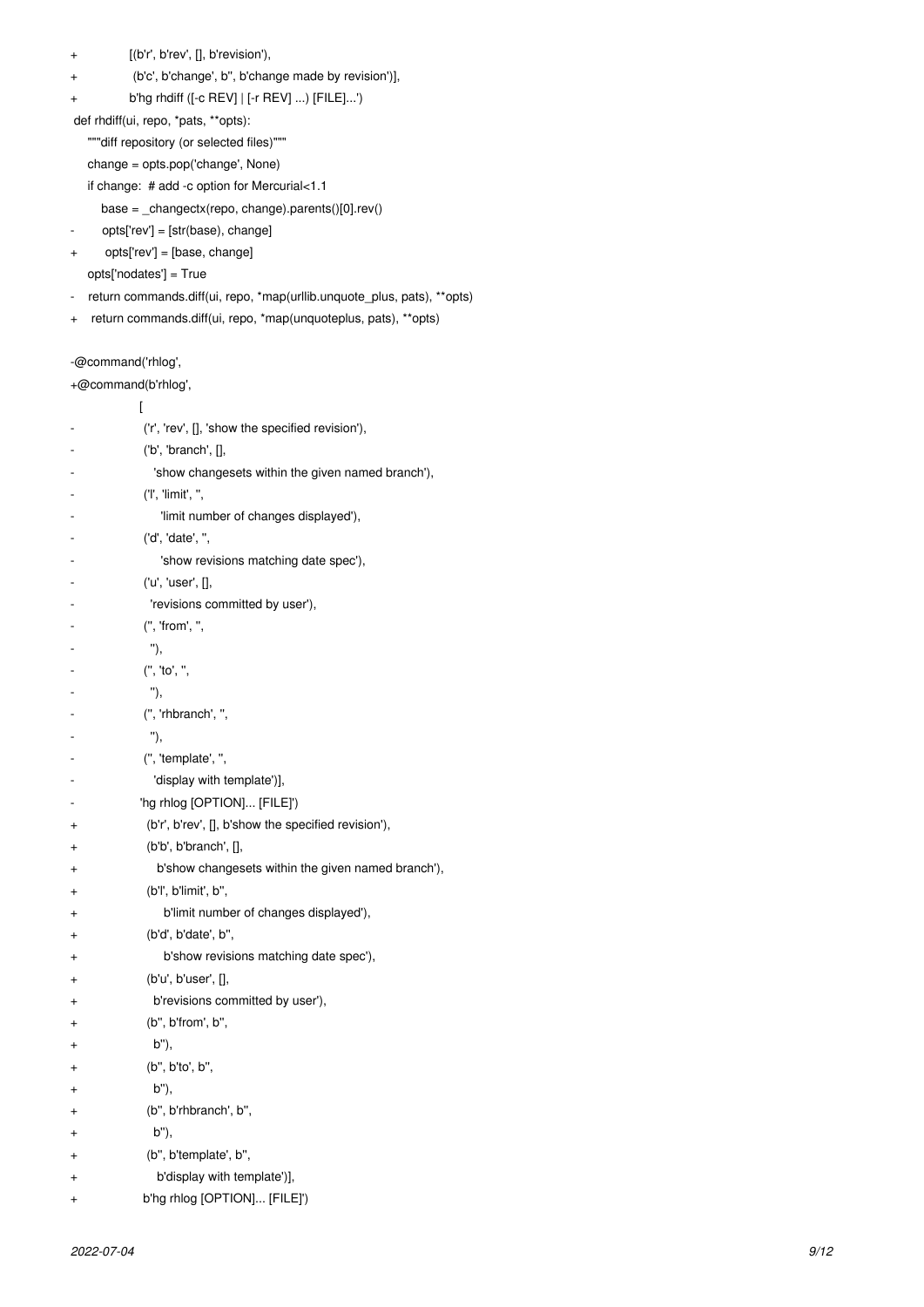def rhlog(ui, repo, \*pats, \*\*opts):

- $rev = opts.pop('rev')$
- $bra0 = opts.pop('branch')$
- from\_rev = urllib.unquote\_plus(opts.pop('from', None))
- to\_rev = urllib.unquote\_plus(opts.pop('to', None))
- bra = urllib.unquote\_plus(opts.pop('rhbranch', None))
- from\_rev = from\_rev.replace("",  $'\$ ")
- $\text{to\_rev} = \text{to\_rev.replace}("", \text{``\texttt{``\texttt{'''}})}$
- if  $hg.util.version() >= '1.6'.$
- opts['rev'] =  $["\%s": "\$ s" % (from rev, to rev)]
- + from\_rev = unquoteplus(opts.pop('from', b''))
- + to\_rev = unquoteplus(opts.pop('to' , b''))
- + bra = unquoteplus(opts.pop('rhbranch', b''))
- + from rev = from rev.replace(b"",  $b'\$ ")
- + to\_rev = to\_rev.replace(b"",  $b'\$ ")
- + if (from rev  $!= b'$ ) or (to rev  $!= b''$ ):
- + if from\_rev != b'':
- + quotefrom = b'"%s"' % (from\_rev)
- + else:
- $quotefrom = from\_rev$
- $if to_rev != b'$ :
- + quoteto =  $b'''$ %s" % (to rev)
- else:
- quoteto  $=$  to rev
- opts['rev'] = [b'%s:%s' % (quotefrom, quoteto)] else:
- opts['rev'] =  $[%s:\%s' \%$  (from\_rev, to\_rev)]
- opts['branch'] = [bra]
- return commands.log(ui, repo, \*map(urllib.unquote\_plus, pats), \*\*opts)
- + opts['rev'] = rev
- $+$  if (bra  $!=$  b"):
- + opts['branch'] = [bra]
- + return commands.log(ui, repo, \*map(unquoteplus, pats), \*\*opts)
- -@command('rhmanifest',
- [('r', 'rev', ", 'show the specified revision')],
- 'hg rhmanifest [-r REV] [PATH]')
- -def rhmanifest(ui, repo, path=", \*\*opts):
- +@command(b'rhmanifest',
- + [(b'r', b'rev', b'', b'show the specified revision')],
- + b'hg rhmanifest -r REV [PATH]')
- +def rhmanifest(ui, repo, path=b'', \*\*opts):
- """output the sub-manifest of the specified directory"""
- ui.write('<?xml version="1.0"?>\n')
- ui.write('<rhmanifest>\n')
- ui.write('<repository root="%s">\n' % \_u(repo.root))
- + ui.write(b'<?xml version="1.0"?>\n')
- + ui.write(b'<rhmanifest>\n')
- + ui.write(b'<repository root="%s">\n' % \_u(repo.root)) try:
- \_manifest(ui, repo, urllib.unquote\_plus(path), urllib.unquote\_plus(opts.get('rev')))
- + \_ \_manifest(ui, repo, unquoteplus(path), unquoteplus(opts.get('rev')))

finally: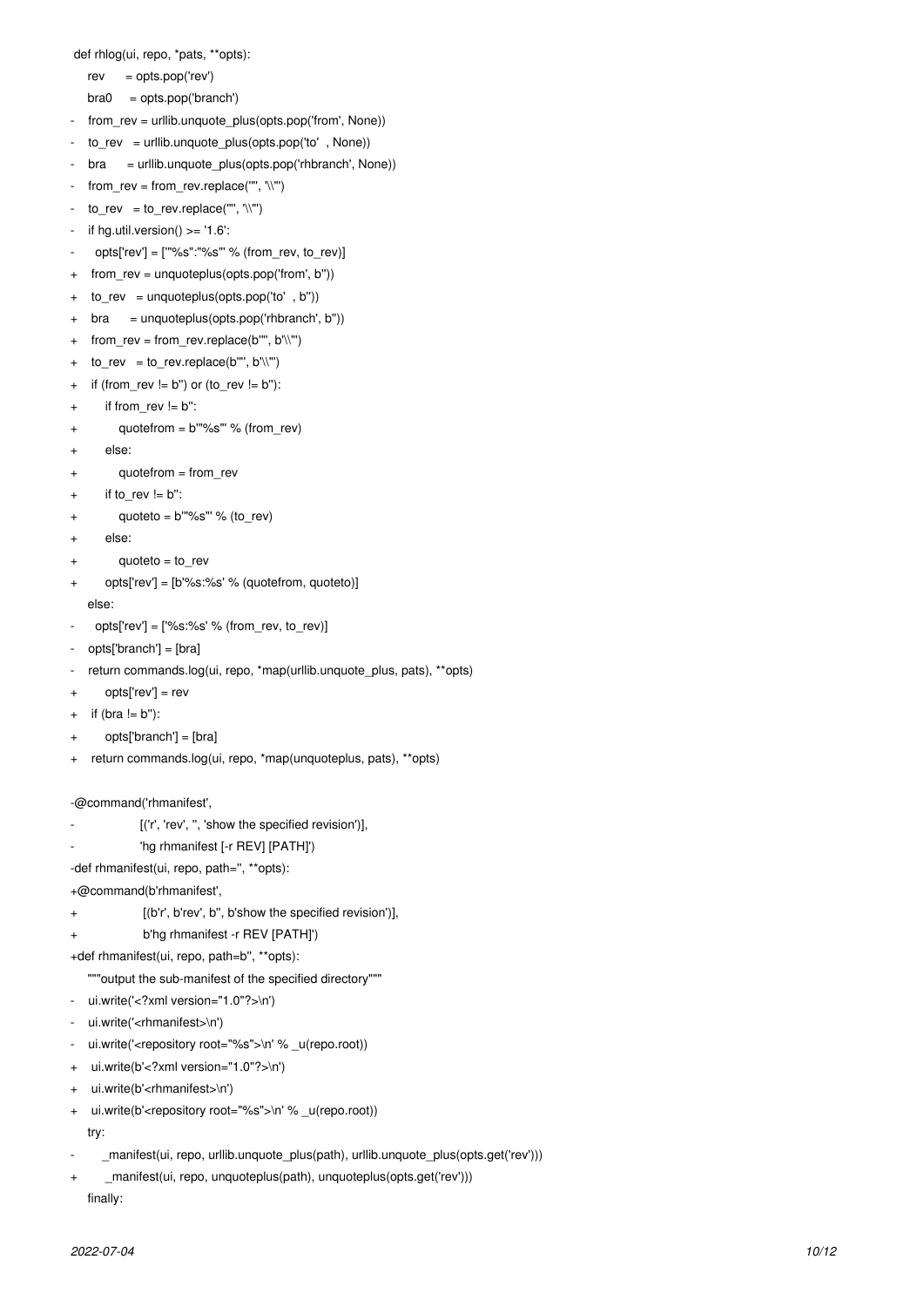- ui.write('</repository>\n')
- ui.write('</rhmanifest>\n')
- ui.write(b'</repository>\n')
- ui.write(b'</rhmanifest>\n')

```
-@command('rhsummary',[], 'hg rhsummary')
+@command(b'rhsummary', [], b'hg rhsummary')
```
- def rhsummary(ui, repo, \*\*opts):
	- """output the summary of the repository"""
- ui.write('<?xml version="1.0"?>\n')
- ui.write('<rhsummary>\n')
- ui.write('<repository root="%s">\n' % \_u(repo.root))
- + ui.write(b'<?xml version="1.0"?>\n')
- + ui.write(b'<rhsummary>\n')
- + ui.write(b'<repository root="%s">\n' % \_u(repo.root))

try:

- \_tip(ui, repo)
- \_tags(ui, repo)
- @@ -234,6 +247,6 @@

\_branches(ui, repo)

```
 # TODO: bookmarks in core (Mercurial>=1.8)
```
finally:

- ui.write('</repository>\n')
- ui.write('</rhsummary>\n')
- ui.write(b'</repository>\n')
- + ui.write(b'</rhsummary>\n')

# **#2 - 2020-08-08 23:42 - S DW**

Mercurial integration with redmine on the NixOS linux distribution is broken, and I think it could be related to this issue? The error we are getting is either:

Aug 08 18:07:33 nixos bundle[871]: \*\*\* failed to import extension redminehelper from /nix/store/c2za42x86iqk8wrxphl4pc2rkb5kbwxq-redmine-4.1.1/share/redmine/lib/redmine/scm/adapters/mercurial/redminehelper.py: unicode 'rhannotate' found in cmdtable Aug 08 18:07:33 nixos bundle[871]: \*\*\* (use b'' to make it byte string) Aug 08 18:07:33 nixos bundle[871]: hg: unknown command 'rhsummary'

Aug 08 18:07:33 nixos bundle[871]: (did you mean summary?)

### Or, depending on redmine/mercurial versions used:

Aug 08 18:30:38 nixos bundle[1133]: \*\*\* failed to import extension redminehelper from

/nix/store/3sdqxliq5qd15wfzyiclqs5ax1b6ggnc-redmine-4.1.1/share/redmine/lib/redmine/scm/adapters/mercurial/redminehelper.py: module 'cgi' has no attribute 'escape'

Aug 08 18:30:38 nixos bundle[1133]: hg: unknown command 'rhsummary'

Aug 08 18:30:38 nixos bundle[1133]: (did you mean summary?)